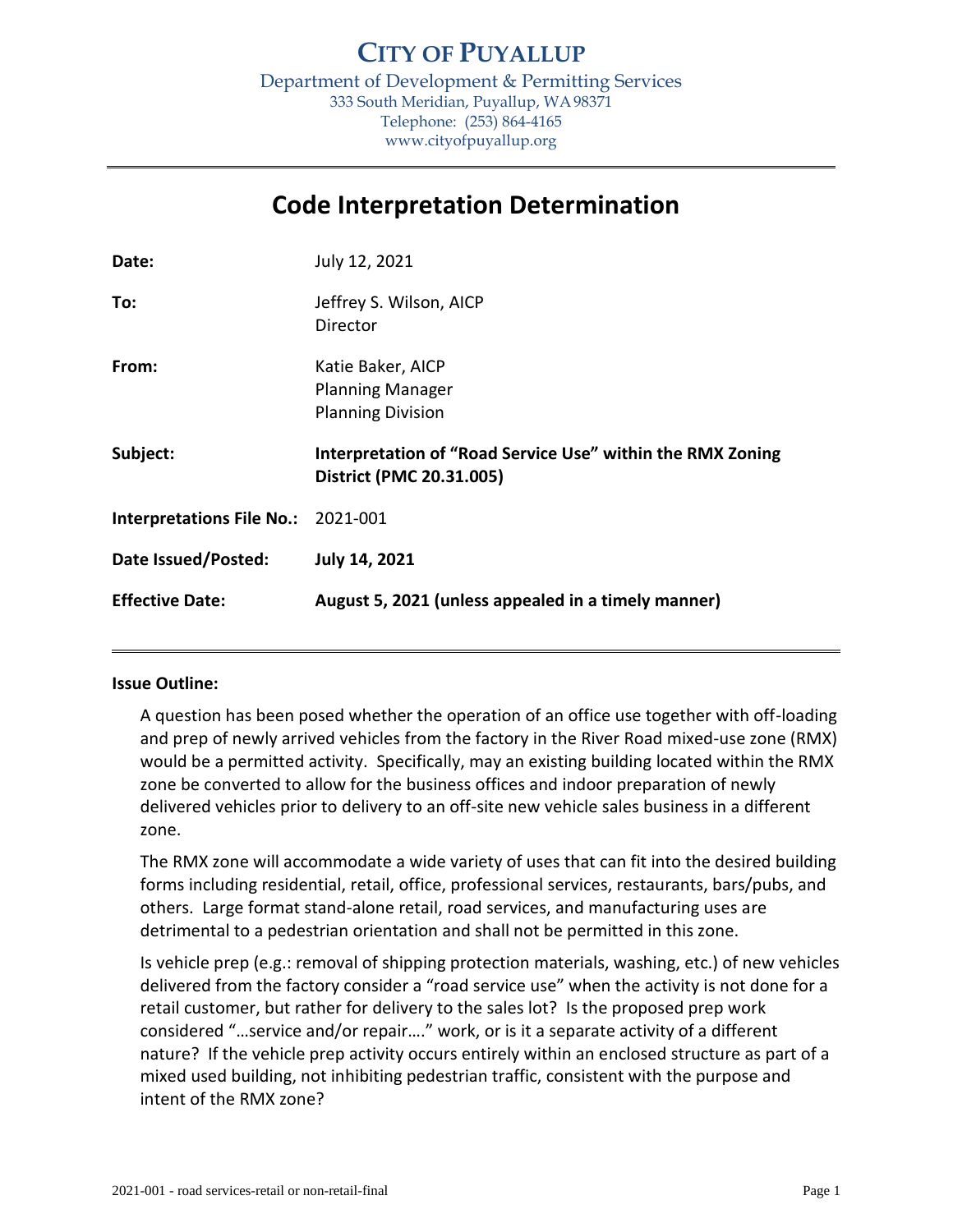#### **Relevant Code Sections:**

## *A. Puyallup Municipal Code (PMC) 20.31 – MX Mixed-Use Zone*

- 1. PMC 20.31.005(2) MX Mixed-Use Zones Purpose and intent
	- a. The River Road mixed-use zone (RMX) is intended to create a vibrant pedestrianoriented environment by providing for vertically and horizontally mixed-use buildings as well as some stand-alone residential and commercial uses. This zone is specifically intended to establish an urban form on internal streets through specific design and building form standards as well as integrate enhanced connections to the adjacent Riverwalk Trail. The zone will accommodate a wide variety of uses that can fit into the desired building forms including residential, retail, office, professional services, restaurants, bars/pubs, and others. Large format stand-alone retail, road services, and manufacturing uses are detrimental to a pedestrian orientation and shall not be permitted in this zone.
- 2. PMC 20.31.015(1) Prohibited uses
	- a. Motor vehicle sales, rental, storage, service and/or repair, body shops, gasoline or diesel service stations and recreational vehicle parks (prohibited in all MX zone districts, except that indoor vehicle displays or showrooms or an outdoor area for a limited number of vehicles used for car-share purposes (i.e., Zipcar) are permitted in the CCX zone)
- 3. PMC 20.31.016 Preexisting auto uses RMX and CCX zones
	- a. Preexisting auto dealerships, service centers, or drive-through uses within the RMX zone and service centers within the CCX zone district, established prior to the codification of this chapter, shall be allowed to develop, improve, maintain and expand as a permitted use under the development standards of the general commercial zone district. If an auto dealer use within the RMX zone is discontinued for a continuous period of one year or more (plus possible extensions in accordance with PMC [20.65.020\)](https://www.codepublishing.com/WA/Puyallup/#!/Puyallup20/Puyallup2065.html#20.65.020), such discontinuation shall be deemed an abandonment of nonconforming use rights and PMC [20.31.015](https://www.codepublishing.com/WA/Puyallup/#!/Puyallup20/Puyallup2031.html#20.31.015) shall apply. Conversion of a nonconforming use to another nonconforming use shall follow the criteria of PMC [20.65.015.](https://www.codepublishing.com/WA/Puyallup/#!/Puyallup20/Puyallup2065.html#20.65.015)
- B. PMC 20.15 Definitions
	- 1. "Road service use" means a *highway-oriented use catering to the needs and convenience of motor vehicle operators (emphasis added)*. Typical uses include *motor vehicle sales, rental, storage, service and/or repair, body shops, automotive detailing, gasoline or diesel service stations, electric vehicle battery exchange stations and rapid charging stations, recreational vehicle parks, and, when not part of a commercial center or business park, taverns, fast-food restaurants, and convenience markets* **(emphasis added)**. Such uses *often involve outdoor storage as an integral but not predominant element of the use, as in the case of a retail building supply center, and often generate higher volumes of traffic than general commercial uses (emphasis added).*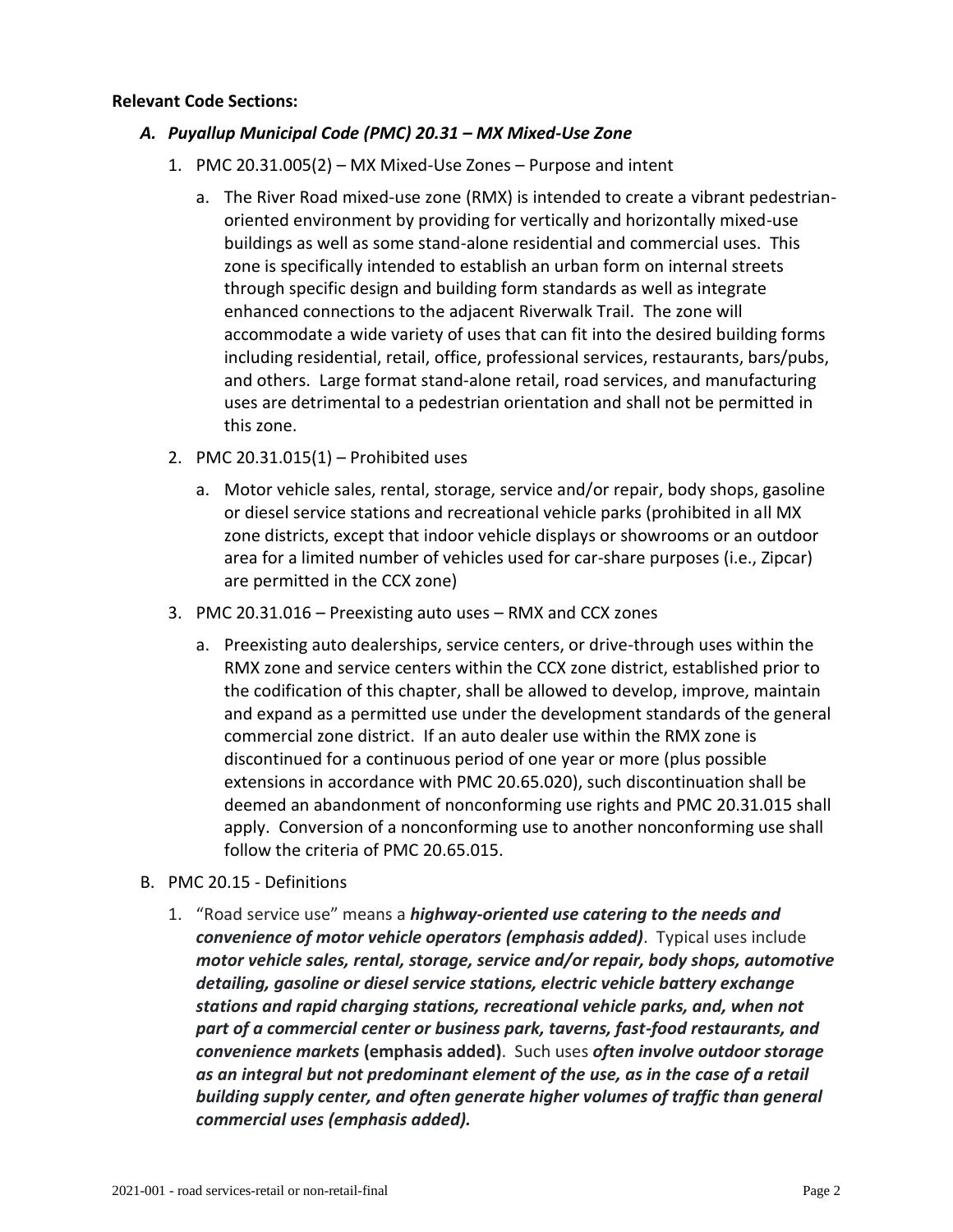- 2. "Commercial use, general" means a use that involves the purchase, sale, lease, rental, repair or other transaction involving the handling of any article, service, substance or commodity commonly used for consumer or household use. Typical uses include arcades, art specialty and retail shops, consumer services enterprises (laundries, dry cleaners, shoe repair, appliance and electronic repair, tailoring, printing shops and photo finishing, etc.), shopping centers or malls, food stores and supermarkets, health spas and studios, hotels and motels, indoor theaters, and restaurants (including sale of alcoholic beverages). "General commercial uses" may be profit or nonprofit and are typically conducted entirely within an enclosed building and do not involve outdoor storage of materials. The term does not include "road service uses." Small-scale food and beverage producers (including those involving the production of alcohol, such as on-site beer brewing and distilleries), which involve 7,500 square feet or less floor area devoted to such production processes and storage, and which include a retail component wherein the food and/or beverages produced on site are sold to the general public, shall also be considered "general commercial uses."
- 3. "Professional offices and services" means a use that provides services for individuals, in contrast to sales or services of objects, or an office for business, professional, educational or government use. The service or office may be public or private, profit or nonprofit. Typical uses include barber and beauty shops, financial institutions, insurance stockbrokers, clinics, governmental, business or medical offices, including architects, lawyers, real estate or travel agents.

## **Other Relevant Information:**

- A. Merriam -Webster Dictionary Definitions (for terms not defined in the PMC)
	- 1. "Retail" (noun) the sale of commodities or goods in small quantities to ultimate consumers.
	- 2. "Service" (noun) a facility providing maintenance and repair.
	- 3. "Body Shop" (noun) a shop where automotive bodies are made or repaired.
	- 4. "Detailing" (noun) the meticulous cleaning and refurbishing of an automobile.

#### **Analysis:**

The RMX zone provides in its Purpose and Intent section the intent to create a vibrant pedestrian-oriented environment by providing for vertically and horizontally mixed-use buildings as well as some stand-alone residential and commercial uses. To achieve the intent of the RMX zone, uses which are inconsistent with this intent have been identified, one of which is "road services uses."

The term "Road Service Uses" is a defined term in the PMC. The definition of Road Service Uses "means a highway-oriented use catering to the needs and convenience of motor vehicle operators. Typical uses include motor vehicle sales, rental, storage, service and/or repair, body shops, automotive detailing, gasoline or diesel service stations, electric vehicle battery exchange stations and rapid charging stations, recreational vehicle parks, and, when not part of a commercial center or business park, taverns, fast-food restaurants, and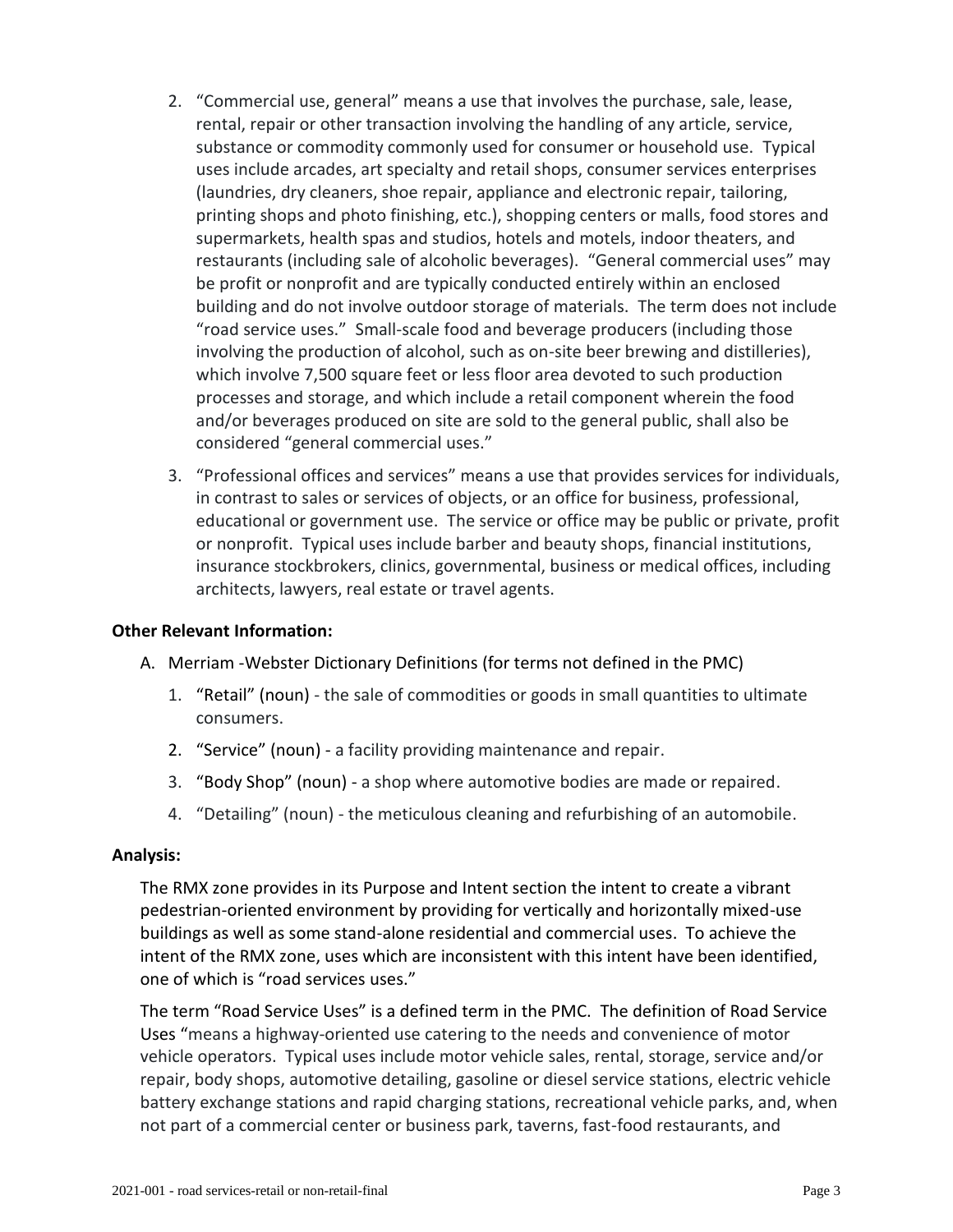convenience markets. Such uses often involve outdoor storage as an integral but not predominant element of the use, as in the case of a retail building supply center, and often generate higher volumes of traffic than general commercial uses." The types of uses referenced in the definition of road service uses all relate to a commercial types of uses and services purchased by a motor vehicle operator. The common thread of uses in the "Road Service Uses" category is the aspect of a commercial/retail transaction highway-oriented use catering to the needs and convenience of motor vehicle operators…" between the motor vehicle operator and the retail/commercial use on the site. With the implied intention of this section of the code being for a retail/commercial transaction between a motor vehicle operator and the commercial/retail activity; an activity which may be similar but which does not include a retail/commercial transaction would not be regulated in the same manner.

A use such as the vehicle prep of newly delivered vehicles which does not provide direct service to a motor vehicle operator and is not a separate commercial activity, would not be inconsistent with the purpose and intent of the RMX zone, and also is not a specifically prohibited use within the RMX zone.

Additionally, the RMX zone also provides an exclusive listing of prohibited uses; "Motor vehicle sales, rental, storage, service and/or repair, body shops, gasoline or diesel service stations and recreational vehicle parks…." Most of the prohibited uses are not specifically defined within the PMC, therefore we must apply the common definition for these words. Definitions of these words from the Merriam Webster Dictionary have been used for the purposes of analyzing this question.

When applying the analysis of the Purpose and Intent of the RMX zone, the exclusive listing of prohibited uses within the RMX zone, and the definitions of applicable terms from the Merriam Webster Dictionary, a use providing vehicle prep service of newly delivered new vehicles prior to placement on the sales lot would not be inconsistent with nor prohibited in the RMX zone.

## **THEREFORE, THE FOLLOWING INTERPRETATION IS HEREBY ISSUED:**

**Preparation for sale of newly arrived vehicles from the factory involving no direct commercial transactions with motor vehicle operators is not prohibited within the RMX zone when:**

- **a) Conducted entirely within an existing building and not visible to the public; and,**
- **b) With no on-site outdoor vehicle storage; and,**
- **c) Vehicles are not advertised for sale or shown to customers on the subject site; and,**
- **d) With no direct retail service to individual customers.**